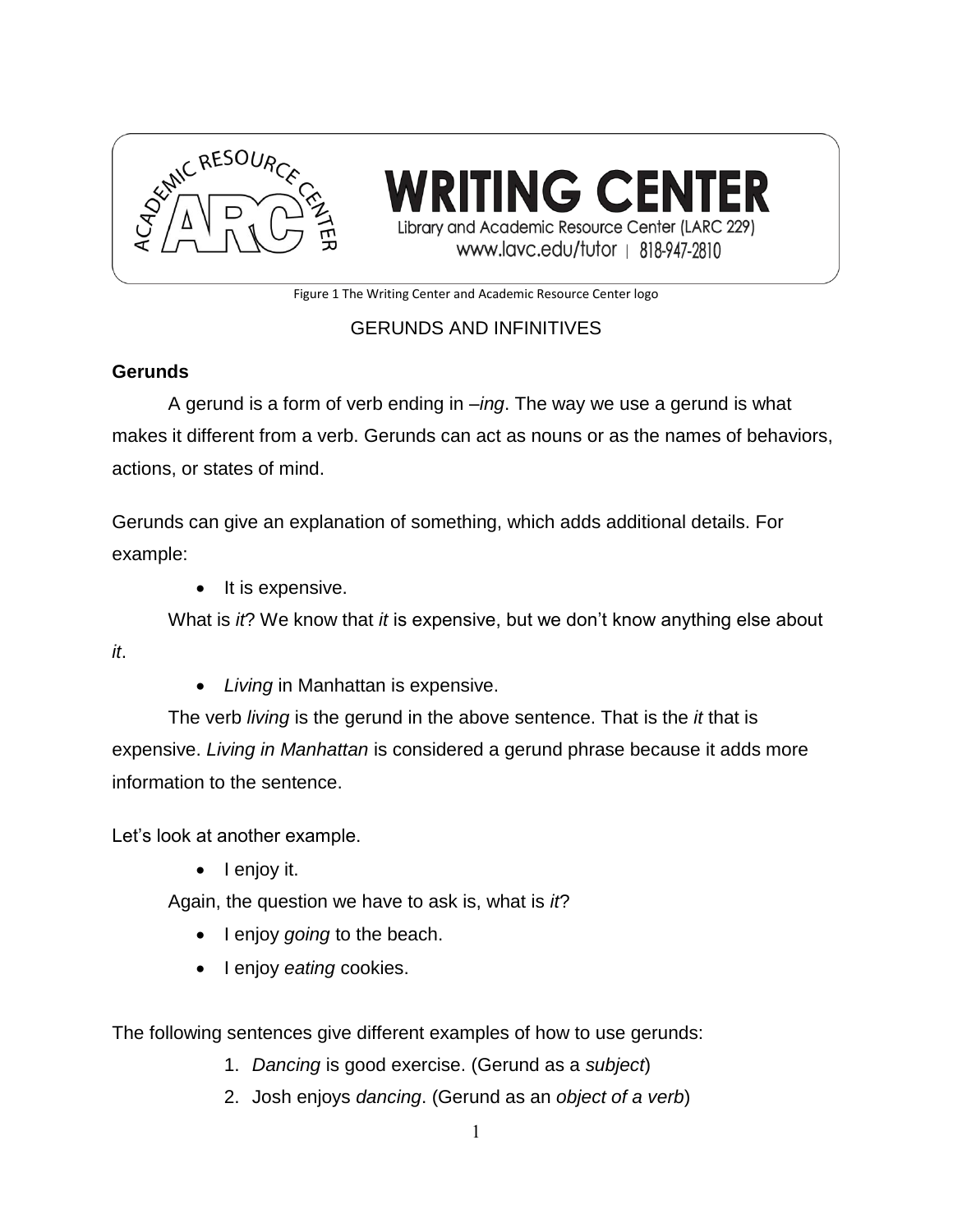- 3. He knows a lot about *dancing*. (Gerund as an *object of a preposition*)
- 4. It is interesting to watch good *dancing*. (A modifier preceding a gerund is usually an adjective)
- 5. *Dancing* well requires practice. (A modifier following a gerund is usually an adverb)
- 6. We enjoyed the girl's *dancing*.
- 7. My *dancing* made my boyfriend laugh. (When a gerund has a subject it is possessive)



Figure 2 Clip art of people dancing

These are some common verbs that are often followed by gerunds:

| Enjoy     | Postpone | Think about Finish |        |
|-----------|----------|--------------------|--------|
| Mind      | Put off  | Consider           | Stop   |
| Keep (on) | Wait     | Talk about         | - Quit |

### **Infinitives**

An infinitive is the simple form of a verb preceded by the word "to." Infinitives can also act as the names of behaviors, actions, or states of mind, like gerunds do. The following is an example of an infinitive as the subject of the sentence.

• It is one of my ambitions.

What is *it*?

*To fly* is one of my ambitions.

Infinitives following certain verbs, such as *let* or *make*, appear without the "to."

- The coach *let* the team *choose* it's own captain. Not…
- The coach *let* the team *to choose* it's own captain.
- The editors *made* the reporters *check* their facts thoroughly.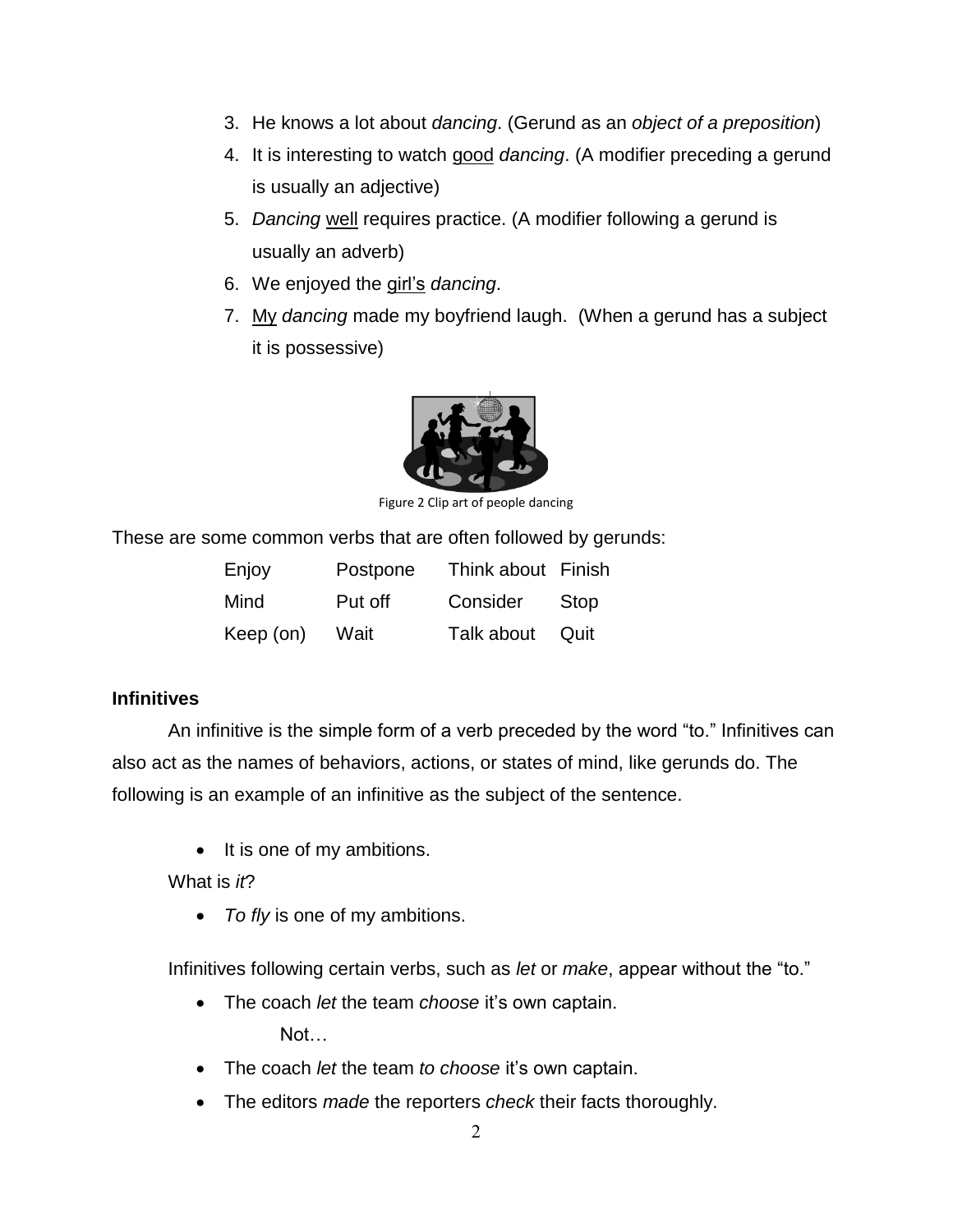Not…

The editors *made* the reports *to check* their facts thoroughly.

Infinitives can also be the direct object of a sentence, for example:

- Since ancient times, people have attempted *it*.
- Since ancient times, people have attempted *to fly*.

Using infinitives with negatives can be tricky, since the placement of the negative can change the meaning of the sentence. For example:

- 1. You are not wrong *to tell* me about that.
- 2. You are wrong not *to tell* me about that.

In sentence #1, the subject has told something and was right in doing so,

whereas in sentence #2, the subject has not told anything and was wrong in doing so.

These are some common verbs that are often followed by infinitives:

| Hope   |       |         | Seem             |
|--------|-------|---------|------------------|
| Expect |       | Promise | Appear           |
| Plan   | Offer | Pretend |                  |
| Intend |       | Agree   | Forget           |
| Mean   |       |         | Learn            |
|        |       |         | Decide<br>Refuse |



Figure 3 Clip art of a man holding up a large book

**Exercises:**

Afford Wait

**Complete the sentences with the gerund or the infinitive form of the word in parenthesis and identify which form you are using.** 

- 1. I need (study)\_\_\_\_\_\_\_\_\_\_\_\_\_\_\_\_ tonight. Gerund / Infinitive 2. I enjoy (cook) example a gourmet meals. Gerund / Infinitive
- 3. Ellen started (talk) about her problem. Gerund / Infinitive